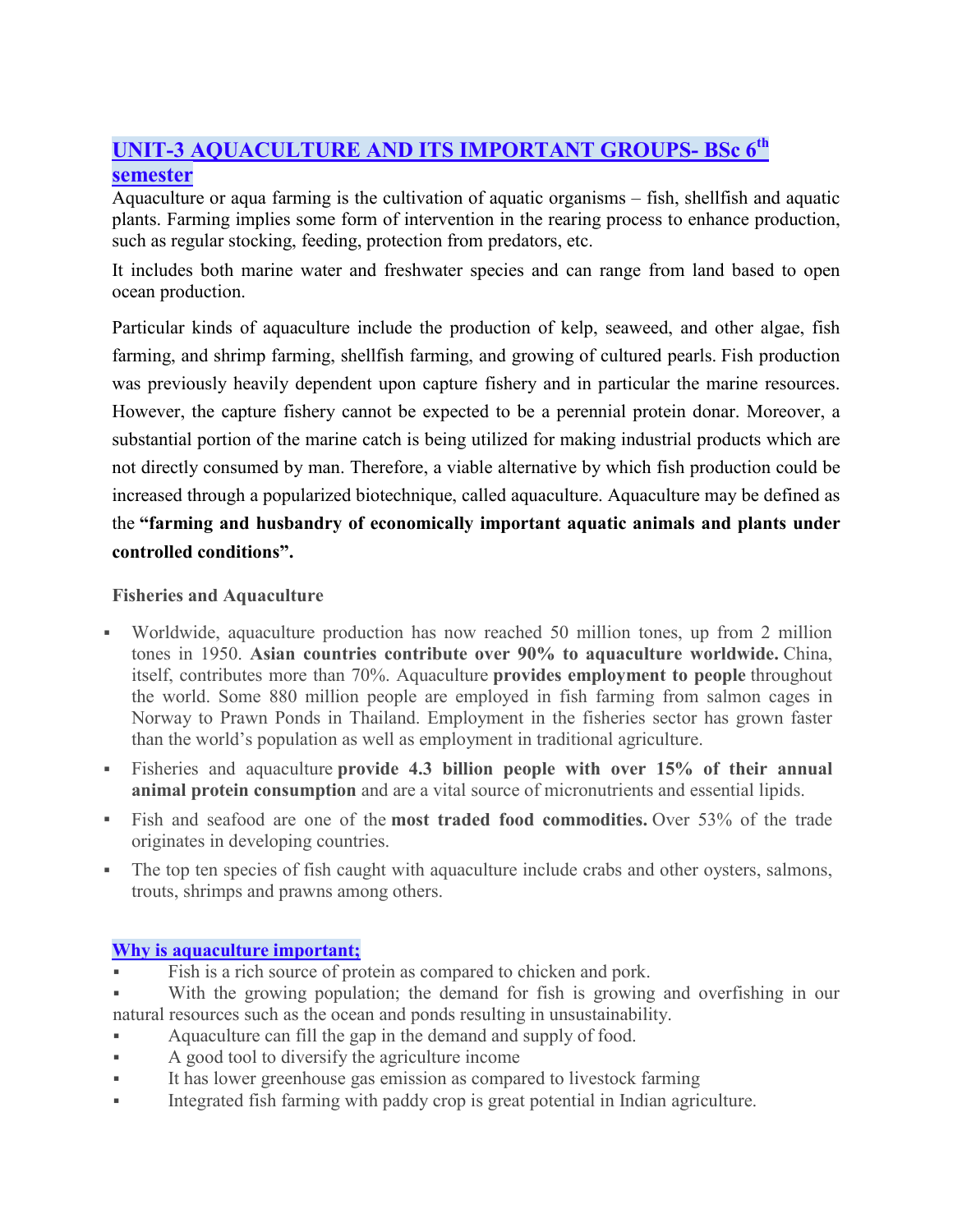- Integrated fish farming with poultry also has great potential
- The great potential of horticulture and agriculture on aquaculture land

# **Types of Aquaculture**

# **a) Algaculture**

• Aquaculture involving the farming of species of algae.

• The majority of algae cultivated fall into the category of microalgae referred to as phytoplankton microphytes, or plankton, algae Microalgae, commonly known as seaweed.

• Due to their size and the specific requirements of the environment in which they grow, they are not cultivated on a large scale, more often harvested wild from the ocean.

# **b) Fish farming:**

- It is the principal form of aquaculture.
- It involves raising fish commercially in tanks or enclosures, usually for food.
- Fish species raised by fish farms include salmon, catfish, tilapia, cod, carp, trout, etc.

• Increasing demands of wild fisheries by commercial fishing operations have caused Widespread Over fishing.

• Fish farming offers an alternative solution to the increasing market demand for fish and fish protein:

# **c) Fresh water prawn farming:**

• It is an aquaculture business designed to raise and produce fresh water prawn or shrimp for human consumption.

# **d) Integrated multi-trophic aquaculture (IMTA):**

• It is a practice in which the byproducts (wastes) from one species are recycled to become inputs (fertilizers, food) for another.

• Food aquaculture (e.g. fish, shrimp) is combined with inorganic extractive (e.g. sea weed) and organic extractive (e.g. shell fish) aquaculture to create balanced systems.

• It helps in maintaining environmental sustainability, economic stability (product diversification and risk reduction), and social acceptability (better Management practice).

## **e) Mariculture:**

• It is a specialized branch of aquaculture involving the cultivation of marine organism for food and other products in the open ocean, an enclosed section of the ocean.

• Example is the farming of marine fish, prawns, or oysters in salt water ponds.

• Non-food products produced by mariculture include fish meal, nutrient agar, jewelleries (e.g. cultured pearls), and cosmetics.

## **f) Shrimp farming:**

- It is the form of aquaculture for the cultivation of marine shrimp for human consumption.
- About 75% of farmed shrimp is produced in Asia in particular China and Thailand.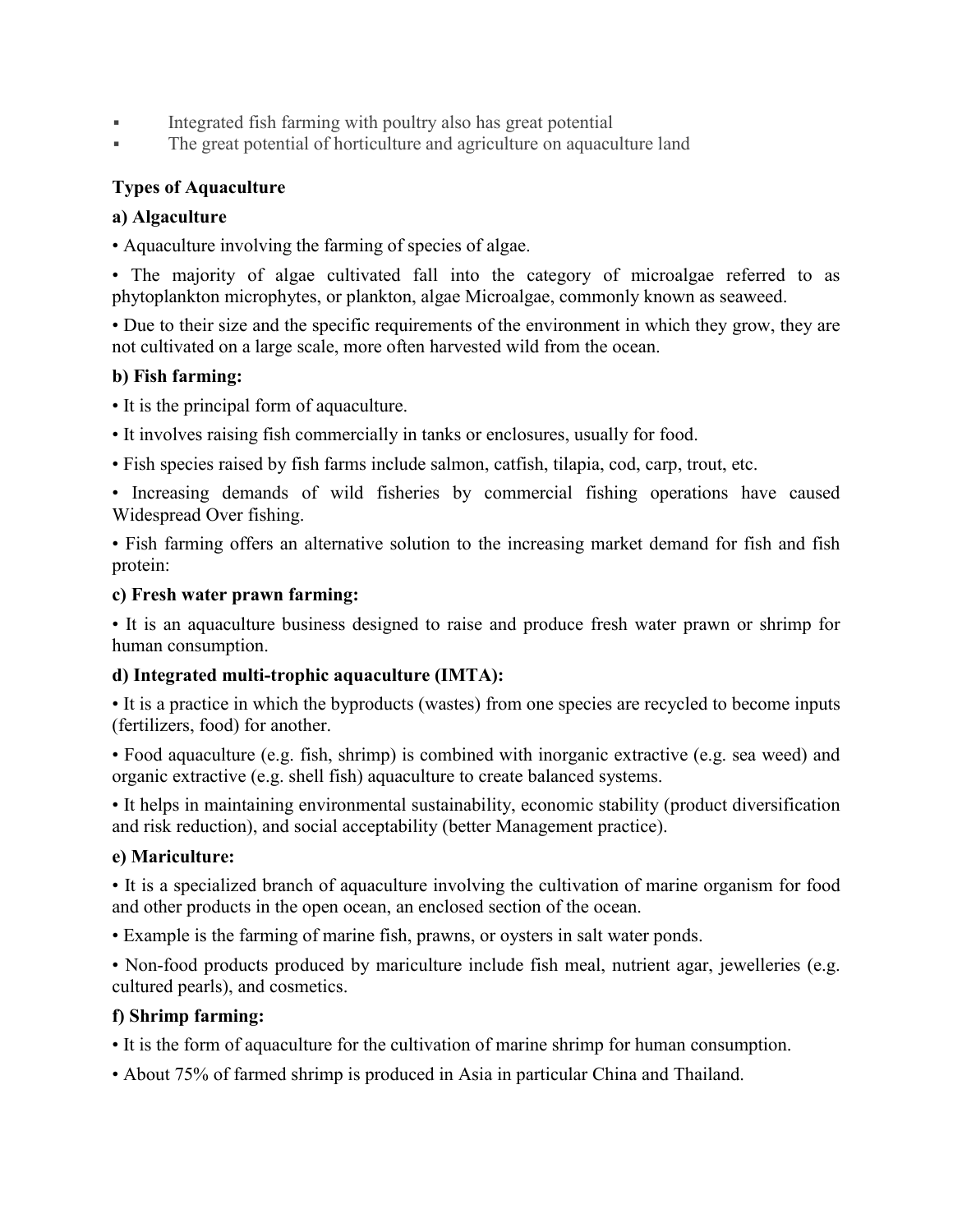• The other 25% is produced mainly in Latin America, where Brazil is the largest producer. The largest exporting destination is Thailand.

## **g) Whaling:**

• Whale is, in fact, a sea mammal and not strictly fish. However, it makes significant contribution to the economy of large fishing nations.

• Two thirds of the whales are caught in the southern oceans, south of latitude 50 degree, the other one third coming mainly from the north Pacific and north Atlantic

• South Africa, South America and Australia account for nearly 10%.

#### **Salient Characters of Aquaculture:**

#### **(1) High Productivity:**

In comparison to agriculture or veterinary practices, aquaculture has been found to be more productive.

#### **(2) Integrated Farming:**

Aquaculture with agriculture, horticulture or animal husbandary is found to be more profitable,

#### **(3) Recycling:**

Aquaculture gives efficient means of recycling domestic and/or agriculture wastes and thus, helps in protecting our environment.

#### **(4) Rural Development:**

Aquaculture helps to integrate rural development by generating employment opportunities and would thus help to arrest the exodus of population from rural to urban areas.

#### **(5) Intensive Fish Culture:**

In aquaculture practice, owing to the fishes three-dimensional utilization of the water body can be crowded more closely (200/ m3) and grown through water recirculation system. This gives high yield of about 25 t/ha/year.

#### **(6) Earning Foreign Exchange:**

Commercially important items, such as ornamental fishes, Artemia cysts, prawns, lobsters, crabs, frog legs, etc., produced through aquaculture are highly valued and can earn good foreign exchange.

## **(7) Ranching:**

Fish seeds and larvae of economically important fishes of capture fisheries are artificially recruited in fish hatcheries through aquaculture, called ranching or aquarange farming. It is commonly known as **"culture based capture fishery"** and involves restocking of the wild stock for harvesting. This process has replenished the dwindling stock of rivers and seas.

#### **(8) Replenishment of Coral Reefs:**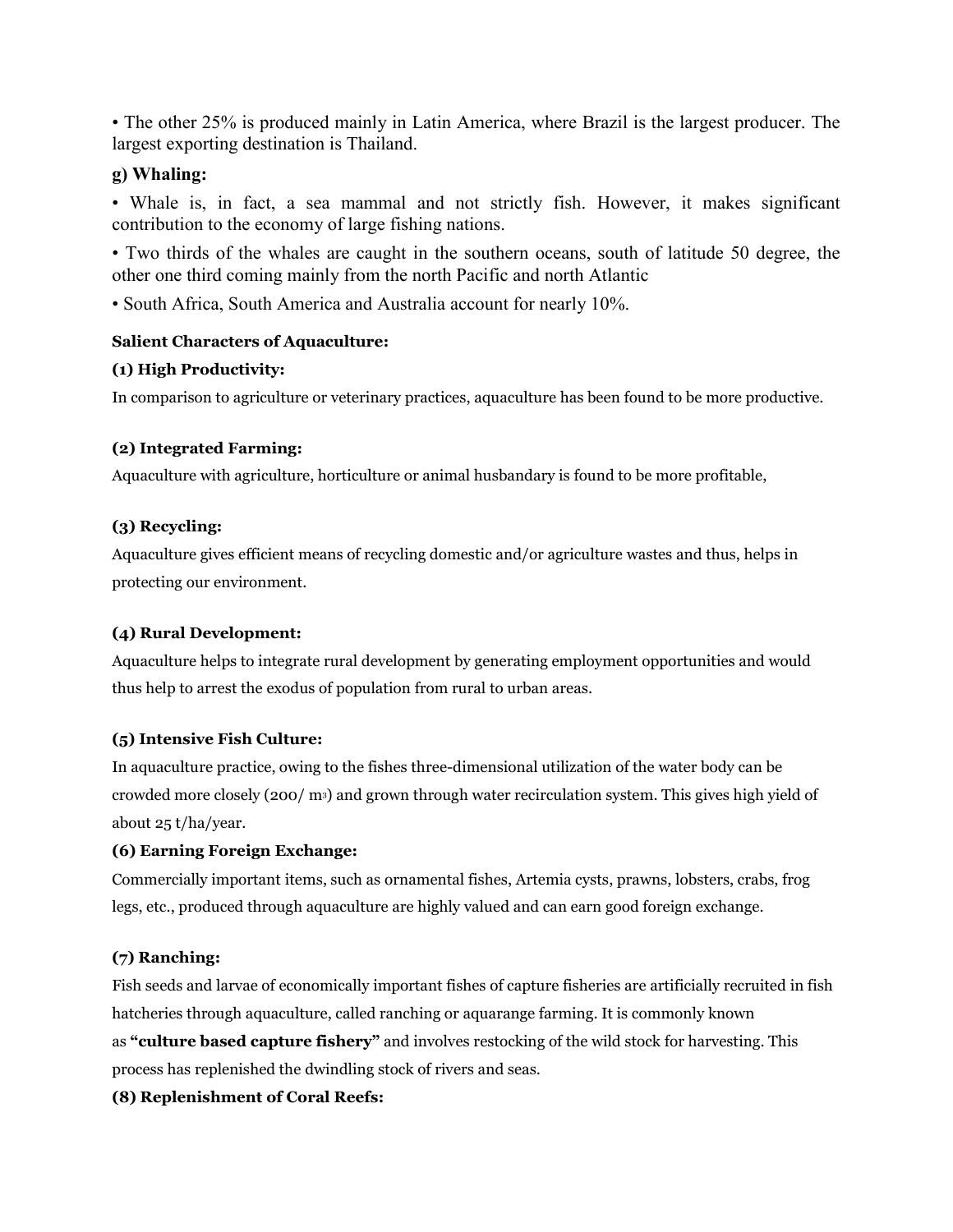Coral reefs that have been destroyed naturally or anthropogenically are being replenished through construction of artificial coral reef.

#### **(9) Creating Leasure-Time Activities:**

Leasure- time activities can be maintained through sport fishing and creating home and public aquaria.

#### **(10) Mariculture and Fisheries Enhancement:**

In many reef areas the use of mariculture is fast growing. It provides an alternative source of income and employment in coastal areas. Replenishment schemes of species that has been greatly diminished has been undertaken in certain areas. This has been useful for returning species such as giant clams and trochus to reefs where they have been largely or completely exterminated by overfishing.

#### **(11) Promoting Agro-Industrial Development:**

#### **Aquaculture can promote agro-industrial development through:**

(i) Processing and marketing of fishery products, feeds and equipments for aquaculture,

ii) Seaweed culture for the production of marine celluloids, and

(iii) Pearl oyster culture, etc

#### **Types of Aquaculture Practices:**

## **I. Depending on Hydrobiological Features:**

# **Depending on hydrobiological features (particularly salinity) aquaculture is divided into following:**

(a) Freshwater,

(b) Brackish water,

- (c) Metahaline, and
- (d) Mariculture.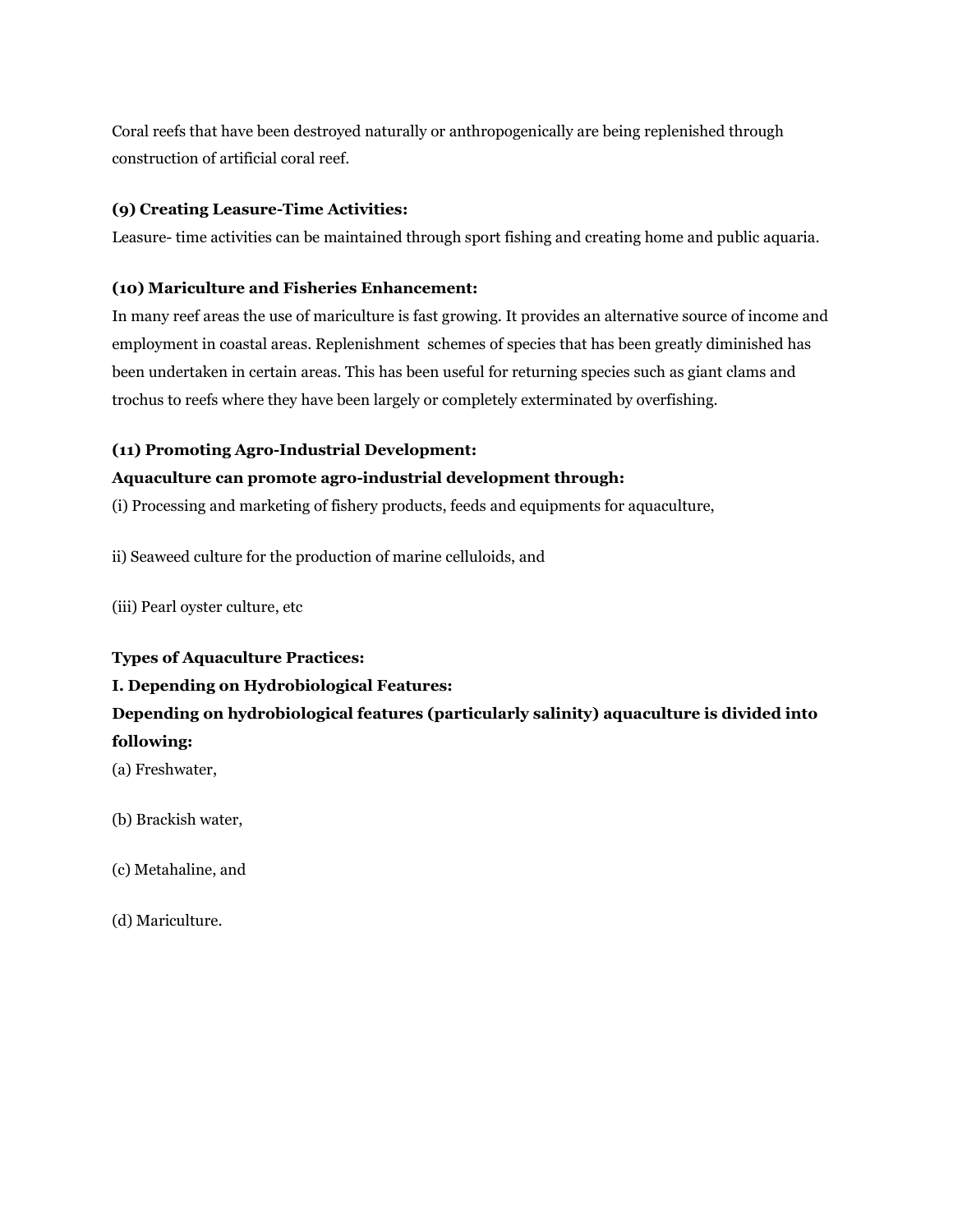

Various types of culture practices are carried out in each of these divisions (Fig. 6.5).

#### **(a) Freshwater Aquaculture:**

Freshwater aquaculture includes culture of various economically important aquatic organisms in small impoundments.

#### **They are as follows:**

#### **(i) Composite fish culture or polyculture or mixed fish farming:**

Fast growing compatible species of fishes with different feeding habits are cultured together.

#### **(ii) Monosex Culture:**

In this culture, separate sexes of individual species are cultured. By this method the yield can be enhanced.

#### **(iii) Monospecies Culture:**

This is concerned with the culturing of individual species of fish.

#### **(iv) Jeol Fish Culture:**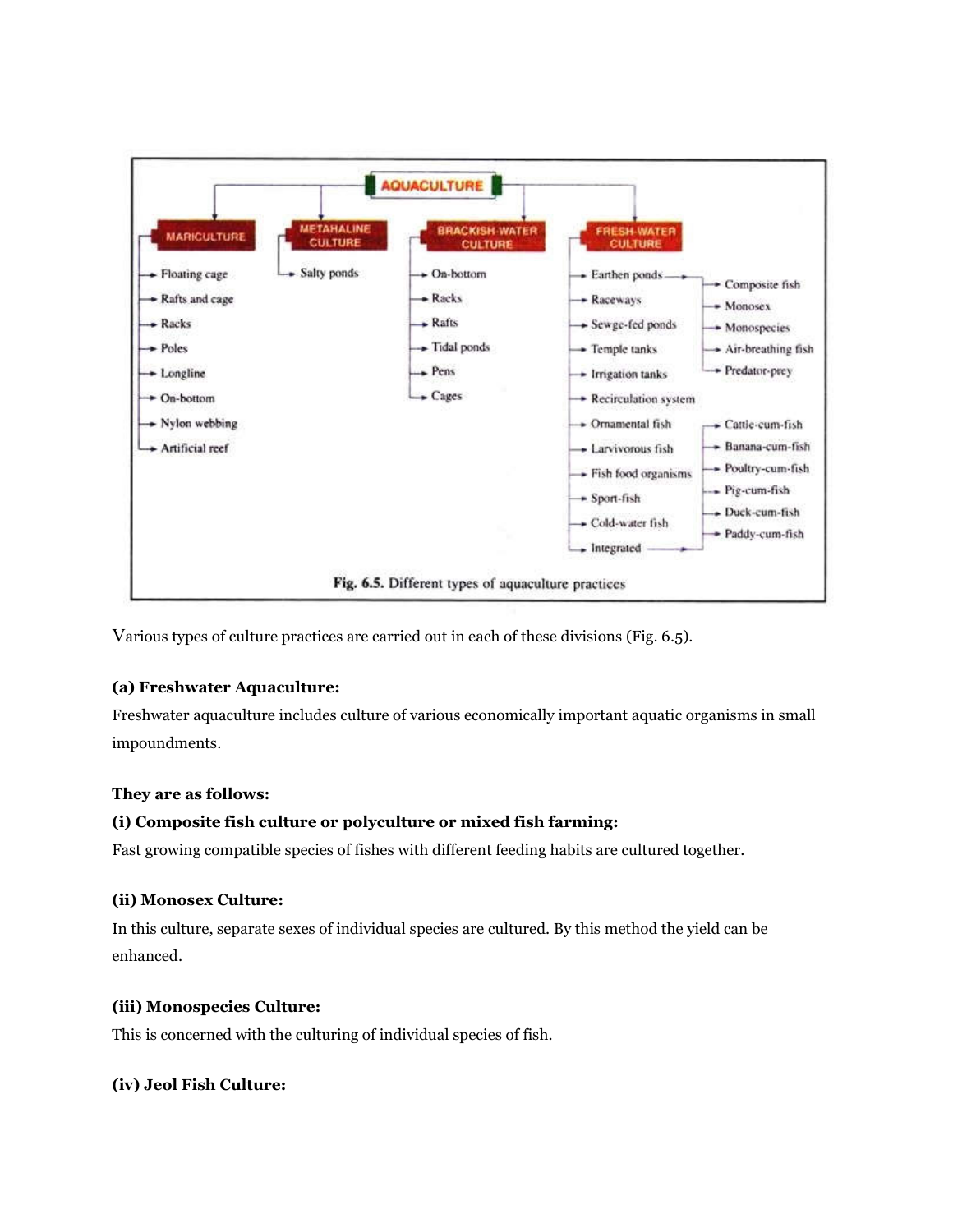Shallow water bodies with poor oxygen content is used for culturing air breathing fish species such as Channa, Clarias, Heteropneustes, etc.

#### **(v) Predator-Prey Culture:**

Predator-prey (murrel-tilapia) culture is also undertaken in shallow waters and in swampy areas. Here, predator fish like murrels are cultured along with their prey-fish, tilapia.

#### **(vi) Culture of Fishes in Temple Tanks:**

The quality of the water in the unutilised temple tanks are poor owing to stagnation. Such tanks can be utilised for the culture of fishes such as common carp, murrel, tilapia, catfishes, etc.

#### **(vii) Culture of Fishes in Irrigation Tank:**

Irrigation tanks are fitted with inlet and outlet water sources, which can be profitably utilised for culture of Indian major carps and exotic carps.

#### **(viii) Raceway Culture:**

Raceways are series of rectangular or circular earthen or cemented tanks which is constructed in such a way that a running water system like that of a stream is maintained (Fig. 6.6).



## **(ix) Sewage-Fed Fish Culture:**

In such culture sewage water after treatment in oxidation ponds are utilised. Such water contains high nutrients which are responsible for production of plankton bloom, the food of fishes.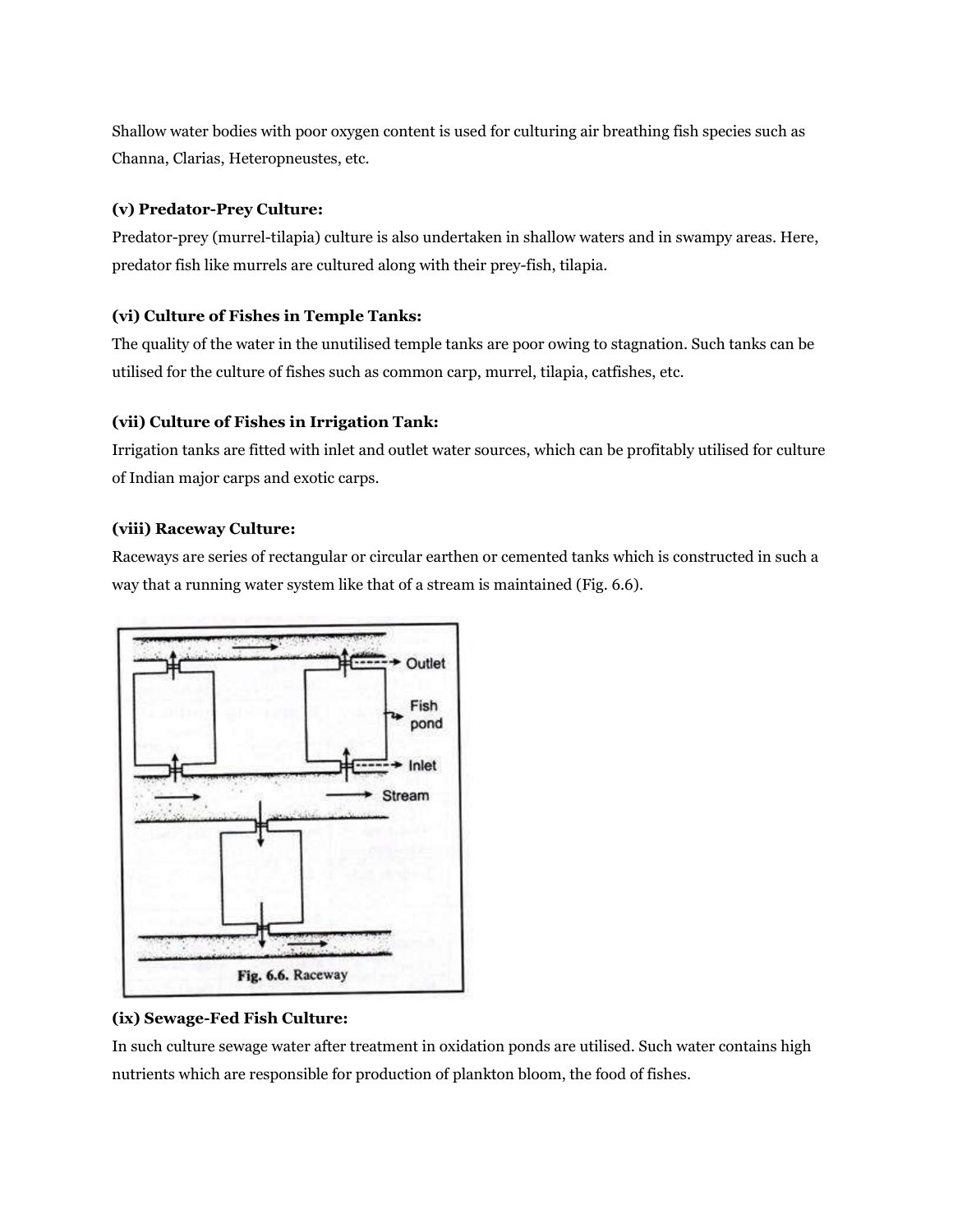#### **(x) Fish Culture in Recirculating System:**

In areas of water scarcity, the recirculatory system of fish culture is practised. Hence, water is circulated continuously through a biological filter.

## **(xi) Ornamental Fish Culture:**

Ornamental or aquarium fishes (Fig. 6.7) such as guppy (Lebistes reticulatus), gourami (Trichogaster trichopterus), goldfish (Carassius auratus), molly (Mollienisia latipinna), siamese fighter (Betta splendeus), sword tail (Xiphophorus helleri), etc. are cultured due to their high demand in international market.



## **(xii) Culture of Larvivorous Fishes:**

Larvivorous fishes such as Oryzias melastigma, Aplocheilus blochii and Gambusia sp. are cultured. These fishes help to control the vectors (mosquito, etc.) and can save the human population from many diseases.

## **(xiii) Integrated Fish Farming:**

Here along with the culture of fishes, agricultural crops (rice, banana, etc.) or livestocks (pig, poultry, duck, cattle, etc.) are cultured so as to get more return.

#### **(xiv) Culture of Sport Fishes:**

Cold water fishes such as trout, salmon, etc. are cultured due to their sport value in places of high altitude like Himachal Pradesh, Kashmir, Kodaikanal, etc.

## **(xv) Culture of Plankton and Other Fish Food Organisms:**

Mass culture of protein-rich live fish food organisms such as plankton (cladocerans, rotifers, copepods, etc.) and tubifex worms, is being done as they are essential for growing larvae of fin fish and shellfish in culture systems.

#### **(b) Brackish Water Aquaculture:**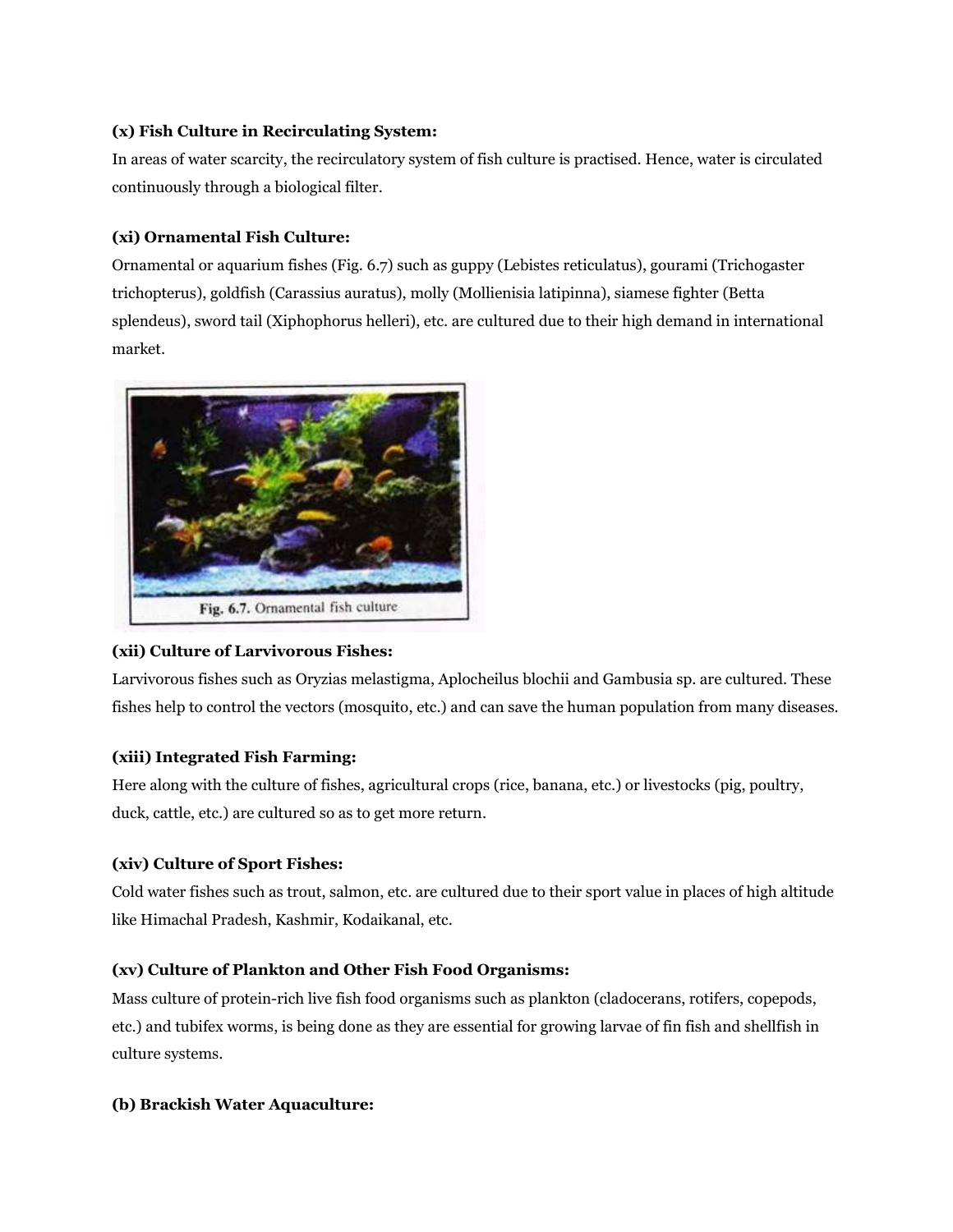Brackish water areas are rich in oxygen and plankton. Brackish water organisms such as milkfish (Chanos chanos), Lates calcarifer, Mugil sp. prawns, mussels, etc. can be cultured in various ways such as in tidal ponds, pens, cages or by rack, raft or rope culture (mainly in case of oysters). Mangrove crab, Scylla serrata, are also cultured in the shallow brackish water regions by constructing bamboo cages.

#### **(c) Mariculture:**

India has a long coastal and open sea area, which offers wide scope for culture operations of fin fishes and shellfishes. For the culture of fish, prawns and lobsters floating cages are used. Racks, rafts, rope, pole and long lines are used for culture of mussels, particularly pearl oysters.

Sea-weeds also are widely cultured with the help of nets or webbings.

#### **(d) Metahaline Culture:**

In off seasons of salt manufacture, the salt pans are utilised for fish culture. Culture of brine shrimp (Artemia salina) can be undertaken in these supersaline salt pan (salinity more than 200%) area. The nauplii of Artemia serve as a protein-rich live food for the fin fishes and shellfishes. The dormant eggs (cysts) of Artemia formed under unfavourable conditions also can earn good foreign exchange.

#### **II. Depending on Motive of Farming:**

Depending upon the motive of farming, based on economic and commercial considerations, fish culture practices may be classified as under:

#### **(i) Extensive Fish Culture:**

Large ponds, beels, etc. are brought under this culture (Table 6.2) where little care is taken with regard to its improvement. So it is the least managed fish farming. Here, the yield is modest and the expenditure is less as it is raised on natural food.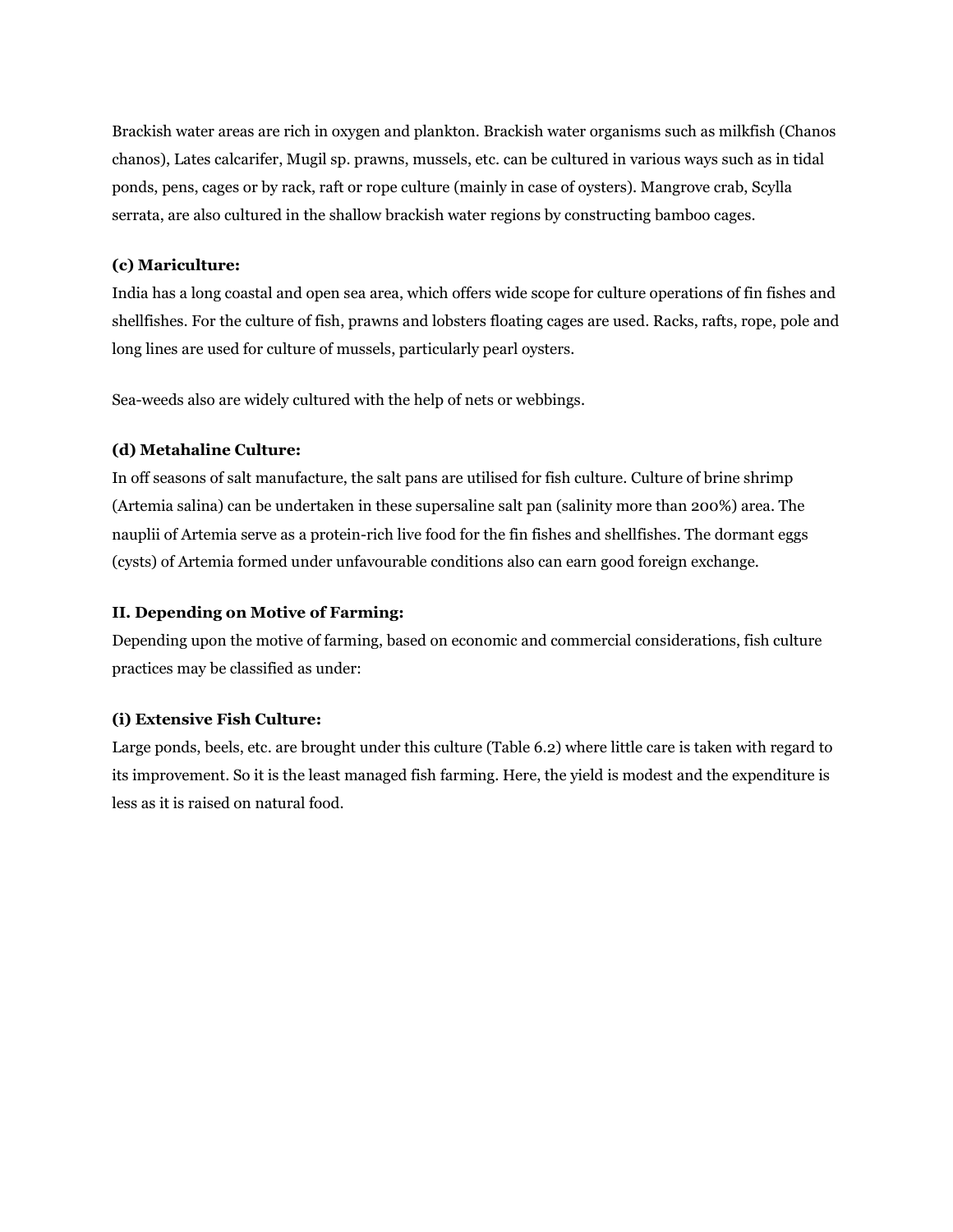|                              |                                    | Table 6.2 : Comparative study of the types of farming (prawn/shrimp) |                                |                                     |                                     |
|------------------------------|------------------------------------|----------------------------------------------------------------------|--------------------------------|-------------------------------------|-------------------------------------|
| Extensive/Traditional        |                                    | <b>Modified Extensive</b>                                            | Semi-intensive                 | Intensive                           | Super-intensive                     |
| Pound size                   | 5 hectares                         | $1 - 2$ hectares                                                     | 1 hectare                      | $0.2 - 0.4$ hectare                 | $0.05 - 0.1$ ha                     |
| Shape                        | Any                                | Any                                                                  | Rectangular                    | Square                              | Circular                            |
| Stocking<br>density          | Mixed culture<br>uncontrolled      | 3/m <sup>2</sup><br>Mixed culture                                    | $8 - 15/m^2$<br>Monoculture    | $50-100/m^2$<br>Monoculture         | 100/m <sup>2</sup><br>Monoculture   |
| Water<br>exchange            | Sometimes with the<br>help of pump | 5%/day                                                               | 5-10% per day                  | 20-50% per day                      | 100% flow<br>through                |
| Water depth                  | $1.2 - 5.0$ m                      | $1.0 - 3.0$ m                                                        | $0.8 - 1.5$ m                  | $0.6 - 1.5$ m                       |                                     |
| Aeration                     | Not needed                         | Very less, if needed                                                 | $2$ HP                         | $8-12$ HP                           | <b>Continuous</b>                   |
| Production                   | 500 kg/hectares                    | 1000-3000 kg/ha                                                      | 3000-6000 kg/ha                | 15000 kg/ha                         | 25000 kg/ha                         |
| Feed used                    | Natural feed                       | Natural and<br>formulated feed                                       | Natural and<br>formulated feed | Pellet feed                         | Pellet feed                         |
| Rate of<br>feeding           |                                    | 1-4 times daily                                                      | 3-6 times daily                | --                                  |                                     |
| Crops/year                   | 1                                  | $\overline{2}$                                                       | $\overline{2}$                 | Batch-wise                          | <b>Batch-wise</b>                   |
| Engineering                  | Not needed                         | Very less needed                                                     | <b>Essential</b>               | <b>Essential of</b><br>high quality | <b>Essential of</b><br>high quality |
| Investment                   | <b>Very less</b>                   | Less                                                                 | High                           | Very high                           | Very high                           |
| Care                         | Not much needed                    | Needed                                                               | <b>Essential</b>               | Essential                           | <b>Essential</b>                    |
| Generator<br>and current     | Not needed                         | If needed                                                            | Necessary                      | Compulsory                          | Compulsory                          |
| Prawn/shrimp<br>larva source | Wild                               | Wild                                                                 | Hatchery                       | Hatchery                            | Hatchery                            |

## **(ii) Intensive Fish Culture:**

In this fish culture (Table 6.2) an all-out attempt is made to achieve maximum production of fish from a minimum quantity of water. It is the best managed form of fish farming and the fishes are fed on artificial food in addition to the natural feed. Here the yield is very high (over 6000 kg/ha/year). Although the cost of investment is high, the earnings from this culture far exceed the cost, so as to ensure high profit.

## **(iii) Semi-Intensive Fish Culture:**

Intensive culture possesses certain hazards, for which a culture between the first two, called semiintensive culture (Table 6.2), is generally practised. Here certain amount of management is required and the net profit is in between the above two.

## **III. Depending on Special Operational Techniques:**

**Based on special operational techniques, fish culture practices may be classified as below: (i) Cage Culture:**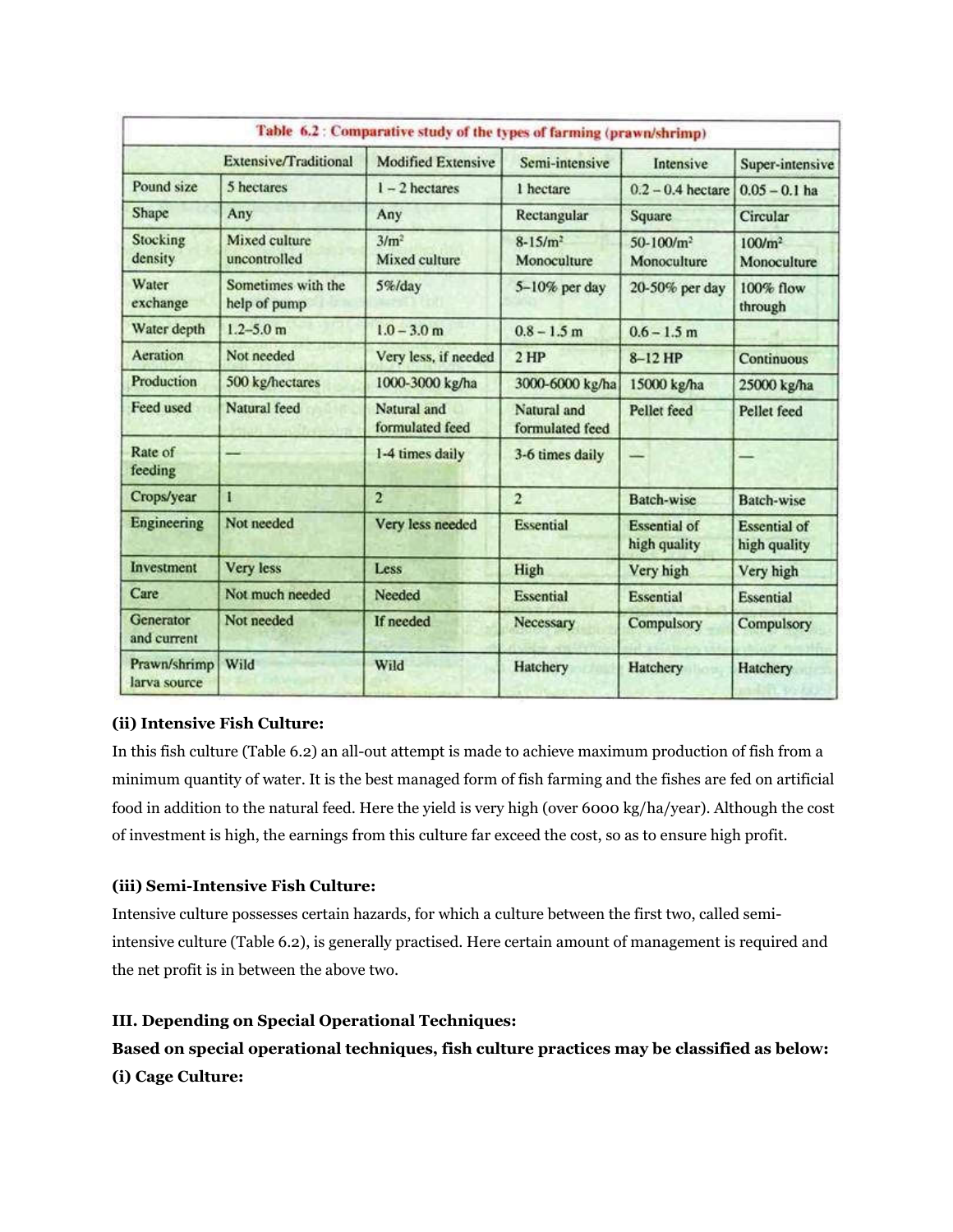In this culture the fishes are held in a section of water, either in a flowing river or in a big impoundment. The fishes are imprisoned in a cage made of galvanised steel wire frames with nylon meshes or simply of bamboo frames with split bamboo mats. The cages are of various sizes and the commonly used size is about 10 sq. metres.



#### **Cages are of the following types:**

(a) Floating cages (Fig. 6.8),

- (b) Fixed cages,
- (c) Submerged cages and
- (d) Moveable cages.

The principal aim of culturing fishes in cages is to practice monoculture of selected species. Cage culture was first started in Cambodia. Since 1980 cage culture has been in practice in India.

Cage culture has proved a boon for reclaiming extensive waste waters, i.e., swamps and derelict waters of Assam, Bihar and Karnataka. Air breathing fishes (Clarias, Heteropneustes, Anabas, Channa, etc.) have responded well to cage-culture practices.

#### **The advantages are:**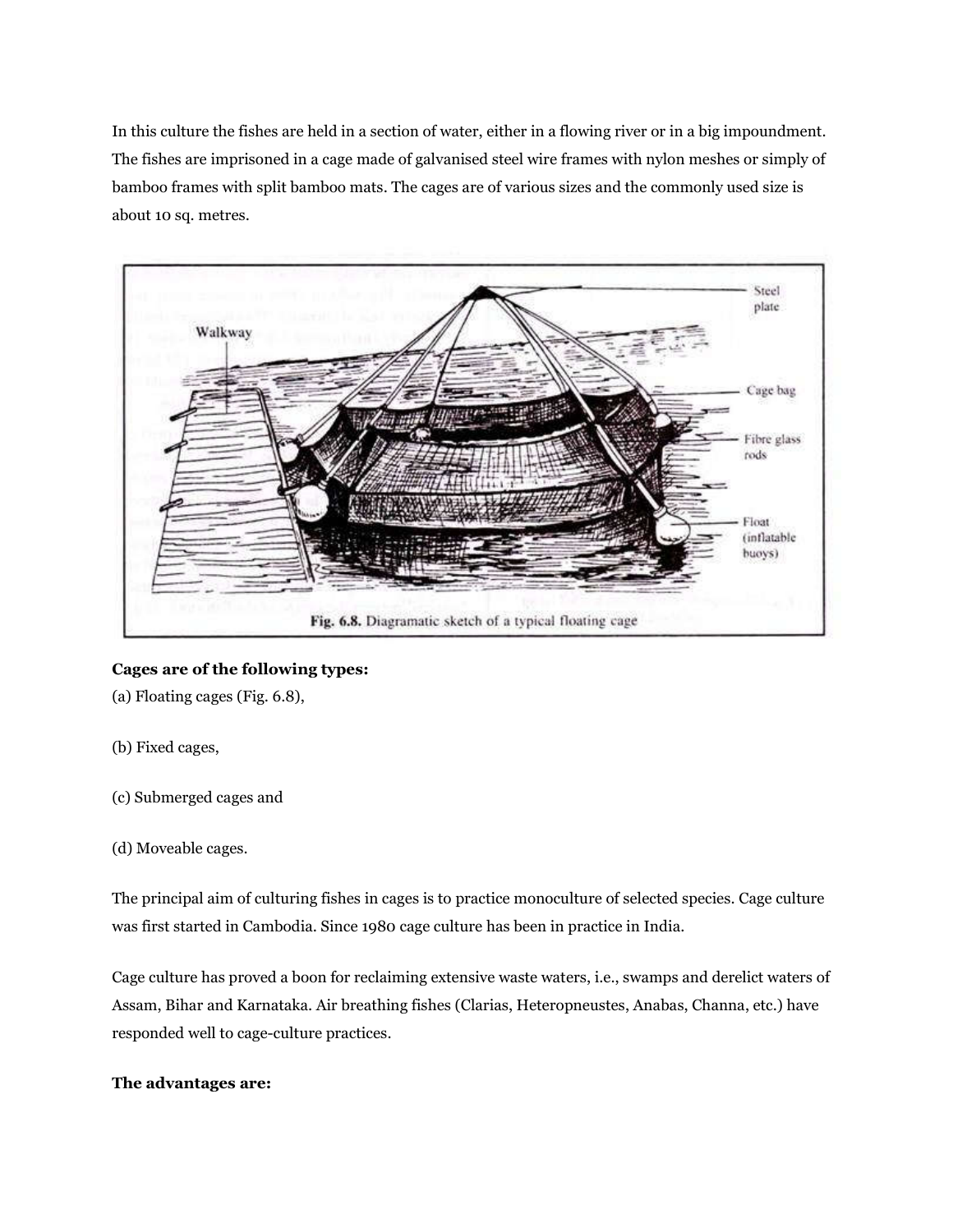1. Minimum use of all available water resources.

2. Economic use of water.

3. Easy observation and handling of the fish population on daily basis.

4. It reduces fish mortality.

5. Easiness in the control of competitors, predators and parasites.

6 7. Control of diseases and isolation of the diseased fishes is easy in floating cages.

8. Initial investment is relatively less.

#### **However, there are certain limitations:**

1. Risk of theft is high.

2. Adequate renewal of water in the cages for eliminating metabolites is not possible.

3. There is a need for maintenance of high dissolved oxygen content.

4. Fouling agents like snails, etc. accumulate at the bottom of the cage (mesh) which needs periodic removal.

5. The release of uneaten food and faeces adversely affect the water quality.

#### **(ii) Pen Culture:**

Pens generally refer to small enclosures used for confinement or safe keeping of domestic animals. In fisheries pens are formed by damming a bay, cove, fjord (an arm of a sea), estuary, river, lake or reservoir. Sites are selected where the barriers can be constructed across narrow sections or channels (Fig. 6.9) in order to reduce costs and increase the ease of operation.

The enclosures should be relatively small (about 2.0-7.0 ha). However, in Japan large enclosures measuring up to 120 ha or more are also seen. The depth of the pens should be more than 1 metre, even in low tide condition.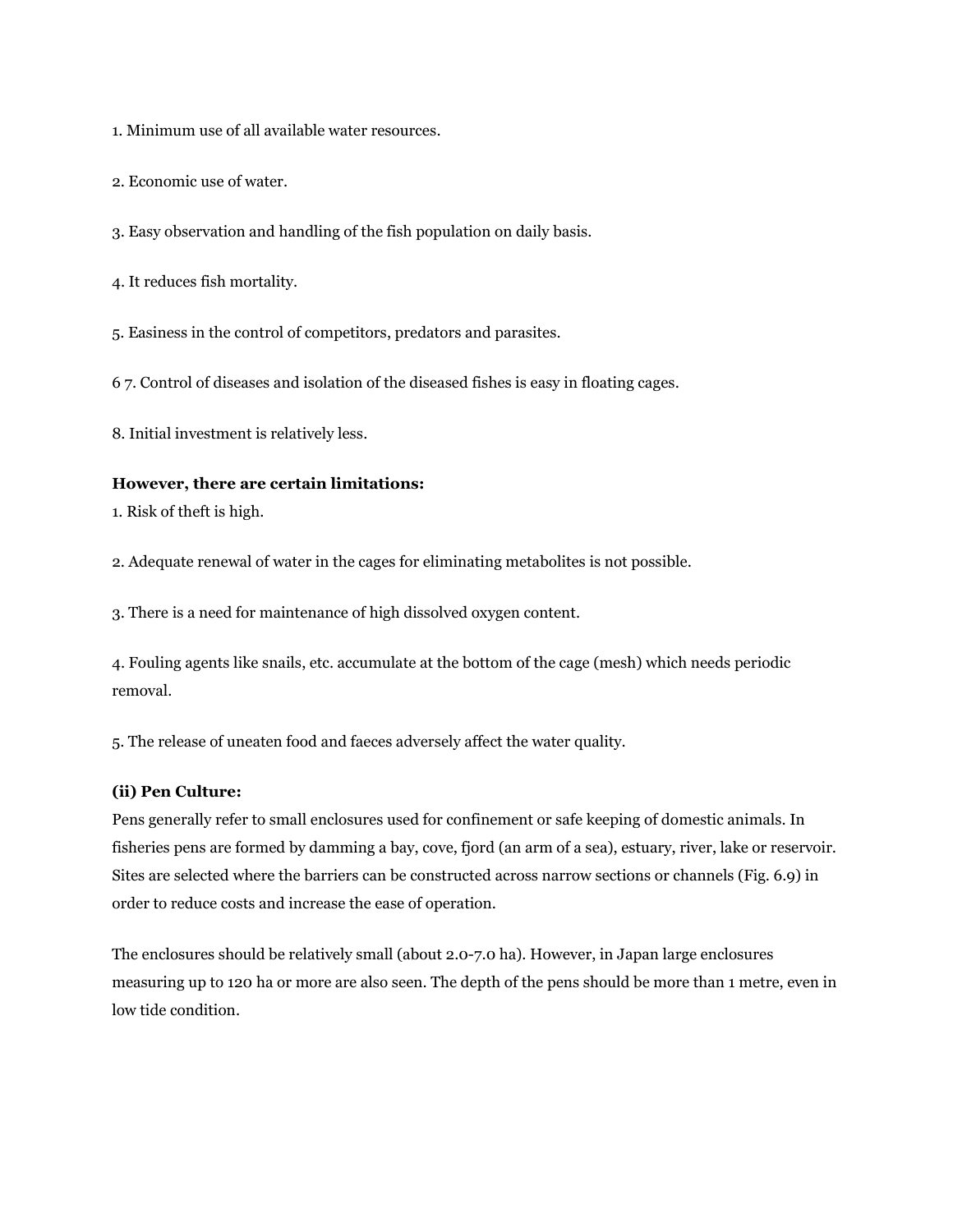

Most of the perimeter of the enclosure (pen) is formed by the natural shoreline. When the blind end of a water area is enclosed, there may be only one or one series of barriers. In the enclosures where there are continuous flows of water, there may be two or two series of barriers: one upstream and another downstream.

The barriers are made of stones, sand, soil or concrete and are provided with 'SCREENS'. These 'screens' prevent the escape of the fish stock (Fig. 6.10).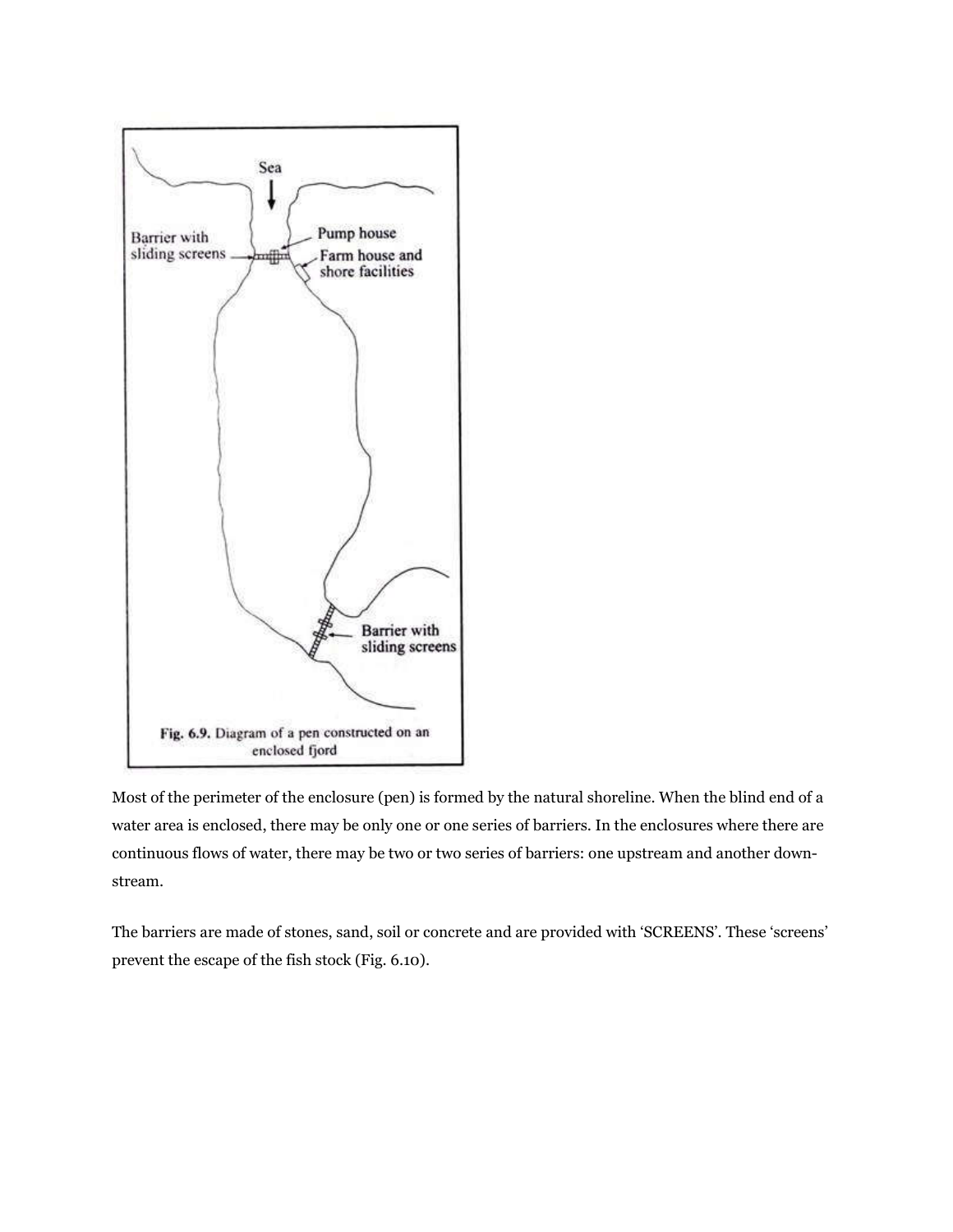

## **The types of enclosures generally seen are:**

(a) Bamboo scaffolding enclosures used in the bays of Philippines and in the lakes of China (Fig. 6.10).

- (b) Floating net-enclosures useful for the culture of tilapia and milkfish in lakes.
- (c) Single-layered pens of nylon webbing.
- (d) Double-layered pens suitable for use as nurseries for fish and prawn seeds.

The introductions of pen culture in many countries have not met with much success. This probably is due to the difficulties in the use of intensive techniques and in some cases due to the high costs of embankments and water management (for example, through pumping).

#### **The merits of pen culture are:**

(1) As it is a continuous process due to continuous supply of water, production (yield) is greater in a limited space with rich food and oxygen supply.

- (2) Higher growth rate is possible as energy is saved towards locomotion, feeding, etc.
- (3) It generally generates employment opportunities for the coastal people.
- (4) There is less danger of fish mortality as toxic metabolites (ammonia, etc.) are flushed regularly.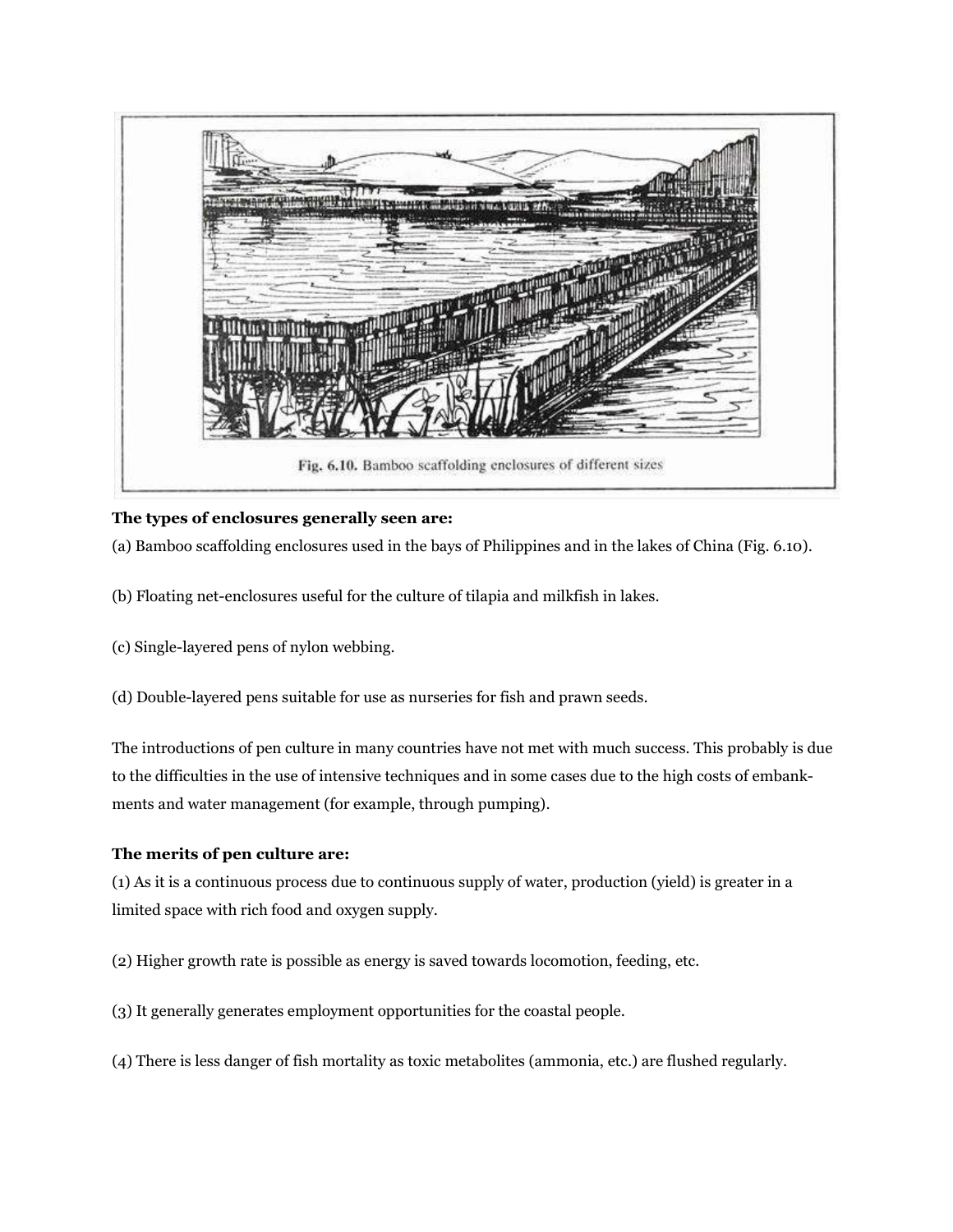#### **The demerits of this culture are:**

(1) Unfavourable weather conditions may damage the pen or flood the culture sites.

(2) Pen culture sites may be polluted particularly during the occasional abundance of red tide causing organisms, such as 'Dinoflagellates'.

(3) Organisms like Balanus and certain algae (Enteromorpha, etc.) may adhere to the bamboo poles causing biofouling.

(4) Terrestrial insects sometimes take refuge in the exposed portions of pens and cause damage.

(5) The nylon-webbing enclosures may be cut and damaged by certain species of crabs.

(6) Predatory fishes sometimes may enter into the pen and cause considerable damage to seed and growing fishes or prawns.

(7) Abundance of sea weeds in the outskirts of the pen, may bring down the oxygen level through release of hydrogen sulphide on death and decay.

#### **Qualities of Culturable Aquatic Species:**

In India about 465 cultivatable aquatic organisms, belonging to 107 families of animals and 28 families of plants were catalogued by Jhingran and Gopala- krishnan (1974).

All these aquatic organisms can probably be used for culture and this would be an advantage to choose from such a large number of aqua-cultured species that are adapted to different environmental conditions. This would definitely eliminate the thought of introduction of exotic species for aquaculture.

However, the main question is whether it would be worth to culture all these 465 aquatic organisms and how can all of them contribute to the main objectives of aquaculture.

Another fact is that, in such a case aquaculture would certainly miss the advantages that agriculture have had in concentrating research on a few species that had led to the development of advanced technologies of production of selected high- yielding strains and hybrids.

However, development of such technologies had required a lot of effort and time. Aquaculture science, on the other hand, is relatively new and would probably require much longer time to reach that level of advancement if efforts have to be shared among so many species.